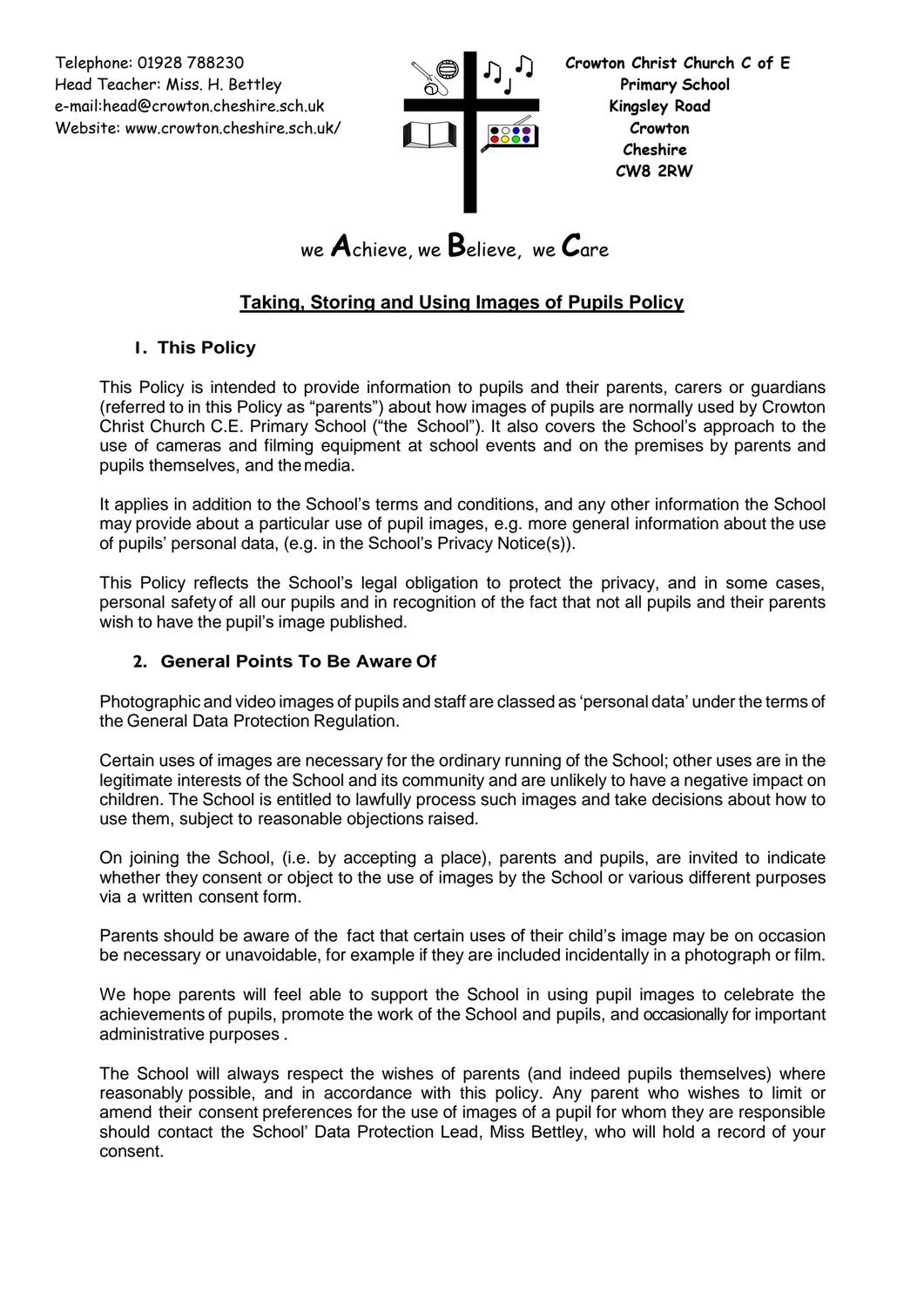## **3. Use of Pupil Images in School Publications**

Unless the relevant pupil or his or her parents have requested otherwise, the School will use images of its pupils to keep the School community updated on the activities of the School, and for marketing and promotional purposes including:

- On internal displays and notice boards within the School premises;
- On the School's website and, where appropriate, via the School's social media channels, e.g.Twitter. Such images would not normally be accompanied by the pupil's full name and;
- In any School prospectus, and in online, press and other external advertisements for the School. Such external advertising would not normally include pupils' names.

The source of these images is predominantly the School's staff in relation to school events, sports and trips (who are subject to this policy), or a professional photographer used for marketing or promotional purposes, or occasionally pupils.

The School will only use images of pupils in suitable dress and images will be stored securely and centrally.

Pupils' full names will not be included with their image in School publications or on the School website or other publicity connected with the School without the consent of the parent and/or pupil.

#### **4. Use of Pupil Images in the Media**

The School will notify parents in advance when the media is expected to attend an event or school activity in which school pupils are participating, in order to obtain their consent to take part, if this is necessary. The School will make every reasonable effort to ensure that any pupil whose parent has refused permission, or where the child has refused permission, is not photographed or filmed by the media, nor such images provided for media purposes.

The media often asks for the names of the relevant pupils to go alongside the images, and these will only be provided where the parent/pupil has been informed about the media's visit and have consented to such use.

#### **5. Security of Pupil Images**

Professional photographers and the media are accompanied at all times by a member of staff when on School premises. The School uses only reputable professional photographers and makes every effort to ensure that any images of pupils are held by them securely, responsibly and in accordance with the School's instructions.

The School takes appropriate technical and organisational security measures to ensure that images of pupils held by the School are kept securely, and protected from loss or misuse, and in particular will take reasonable steps to ensure that members of staff take images and/or have access to images of pupils held by the School only where it is necessary for them to do so.

#### **6. Use of Cameras and Filming Equipment (including mobile phones and body devices) by Parents - including visiting parents from otherschools.**

Parents, guardians or close family members (hereafter, parents) are welcome to take photographs of (and where appropriate, film) their own children taking part in school events, subject to the following guidelines which the School expects all parents to follow: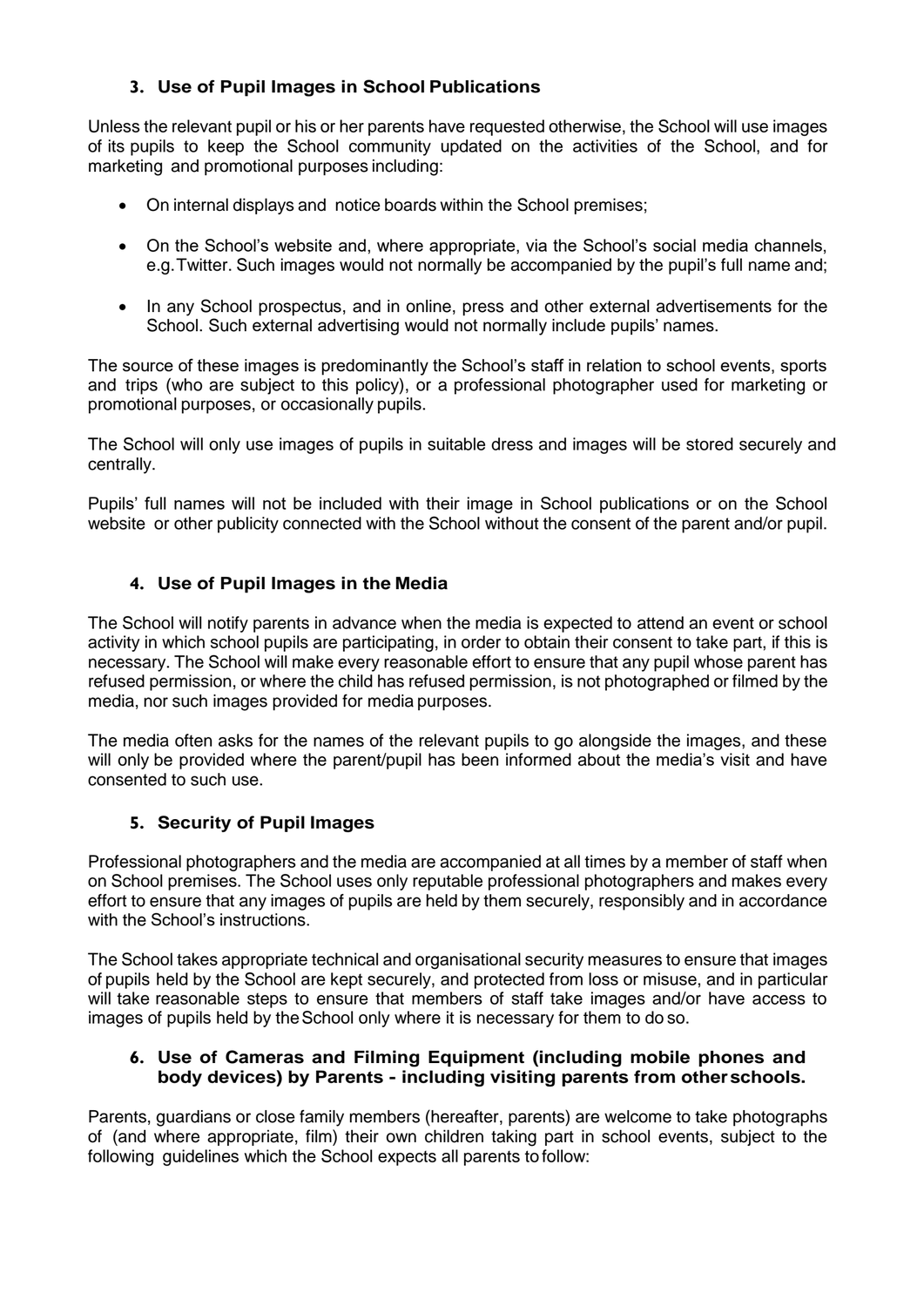- When an event is held indoors, such as a play or a concert, parents should be mindful of the need to use their cameras and filming devices with consideration and courtesy for cast members or performers on stage and the comfort of others. In particular, flash photography can disturb others in the audience or even cause distress for those who have medical conditions; the School asks that cameras or any other devices which can take images including film are not used at indoorevents.
- Parents are asked not to take photographs of other pupils, except incidentally as part of a group shot, without the prior agreement of that pupil or their parents.
- Parents are reminded that such images are for personal use only. Images which may, expressly or not, identify other pupils should not be accessible to others via the internet (for example Facebook), or published in any other way.
- Parents may not film or take photographs in changing rooms, private areas, nor in any other circumstances in which photography or filming may embarrass or upset pupils.
- The School reserves the right to refuse or withdraw permission to film or take photographs (at a specific event or more generally) from any parent who does not follow these guidelines, or otherwise is reasonably felt to be taking inappropriate images.

#### **7. Use of Cameras and Filming Equipment (including mobile phones and body devices) by Staff (Teaching and Support)**

Photographs or video will only be taken by staff member(s) to give evidence of pupils' progress, or to record a trip or sporting event. Such images can only be taken on school-owned equipment. Staff must not use their own camera, mobile phone or tablet or any other such device (bring your own device) capable of taking images unless in exceptional circumstances. Photographs or video cannot be used or passed on outsidethe School.

When taking photographs or filming in school, staff must:

- Note that a list of pupils/parents who have not given consent for their child's image to be used is kept by the Data Protection Lead. It is each member of staff's responsibility to check this list if they intend to take any images of pupils.
- Be clear about the purpose of the activity and what will happen to the photographs when the lesson/activity is concluded. It is not generally acceptable to use a photograph to illustrate sensitive or negative issues.
- Ensure that photographs are taken for valid educational purposes.
- Ensure that all images are available for scrutiny in order to screen for acceptability;
- Be able to justify images of children in their possession;
- Avoid making images in one-to-one situations;
- Not to take/film or store images of pupils on personal cameras, devices or home computers;
- Not make images of pupils available on the internet, other than through official School network/website.
- Report any concerns relating to any inappropriate or intrusive photography to the Designated Safeguarding Lead.
- Not use images of a pupil who is considered vulnerable or subject to a relevant court order, unless parents have given specific consent;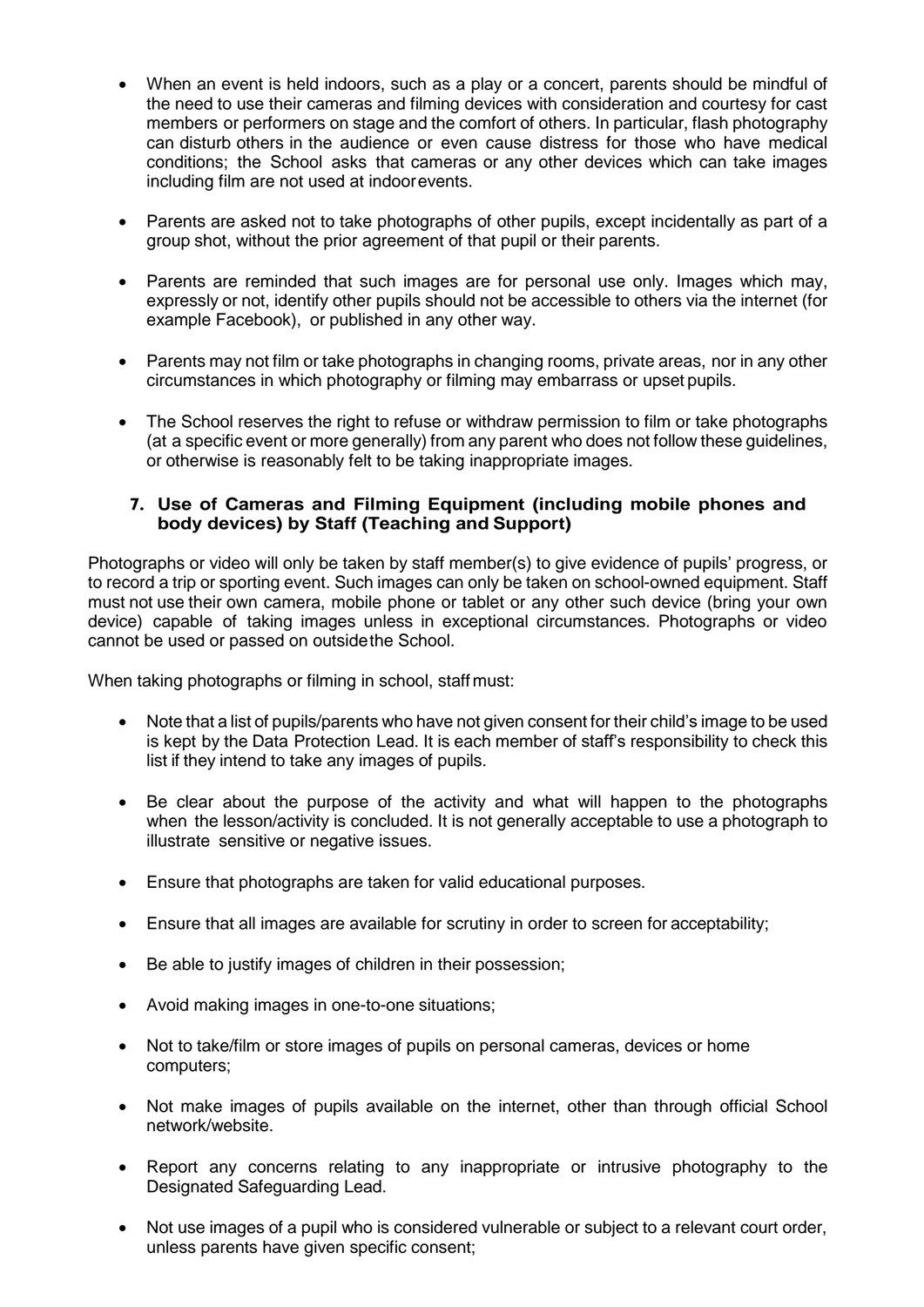Regularly review stored images and ensure that unwanted images are permanently deleted or securely destroyed when no longer needed in accordance with the School's Records Management Policy.

Copyright and the use of photographs is carefully controlled by and retained by the School.

#### **8. Use of Cameras and Filming Equipment byPupils**

All pupils are encouraged to look after each other, and to report any concerns about the misuse of technology, or any worrying issues to a member of the pastoralstaff.

The use of personal cameras or filming equipment (including on mobile phones) is not allowed in school.

Pupils should not film or take photographs of other members of the School community (pupils and staff), other than where there is a justifiable or educationalreason.

Using photographic or film material of any kind to bully, harass or intimidate others will not be tolerated and will constitute a serious breach of discipline.

Where there is an allegation about a pupil taking inappropriate images, the Designated Safeguarding Lead or Deputy Safeguarding Lead may request access to the image(s) stored and ask the pupil to delete the images in question if they are deemed to be inappropriate in the circumstances.

Images of any member of the School community are not permitted to be displayed publicly around the School unless in accordance with thisPolicy.

The misuse of images, cameras or filming equipment by pupils in a way that breaches this Policy, is taken seriously, and may be the subject of disciplinary procedures or dealt with under the Safeguarding Policy and Child Protection Procedures as appropriate.

#### **9. Inter-School Fixtures and other Events**

This Policy applies to inter-school events. From time to time other schools will wish to photograph or film inter-school sports fixtures or other events in which images of participating pupils willbe captured as a record of the event. If a Pupil, for whom consent has not been given orhas subsequently been withdrawn, is involved in one of these events, we will inform the other school to ensure, as far as reasonably practicable, that the particular pupil is not photographed or filmed.

Where the other school (or third party on behalf of the other school) wishes to use the image(s) for a purpose other than as a record of the event, and which is not covered by the parents/pupils' original consent, then further specific consent will be sought ahead of theevent.

#### **10. Filming and Photography by External Suppliers to theSchool**

Where a commercial photographer is used by the School they will be considered to be a "data" processor" under the General Data Protection Regulation and therefore the School will enter into a Data Processing Agreement with them which confirms both parties' compliance with the requirements of the General Data Protection Regulation (GDPR).

#### **11. Filming and photography by visitors to the school**

Visitors to the school, (who are not staff or parents) are not permitted to take images of children on the school site without the necessary permissions andconsent.